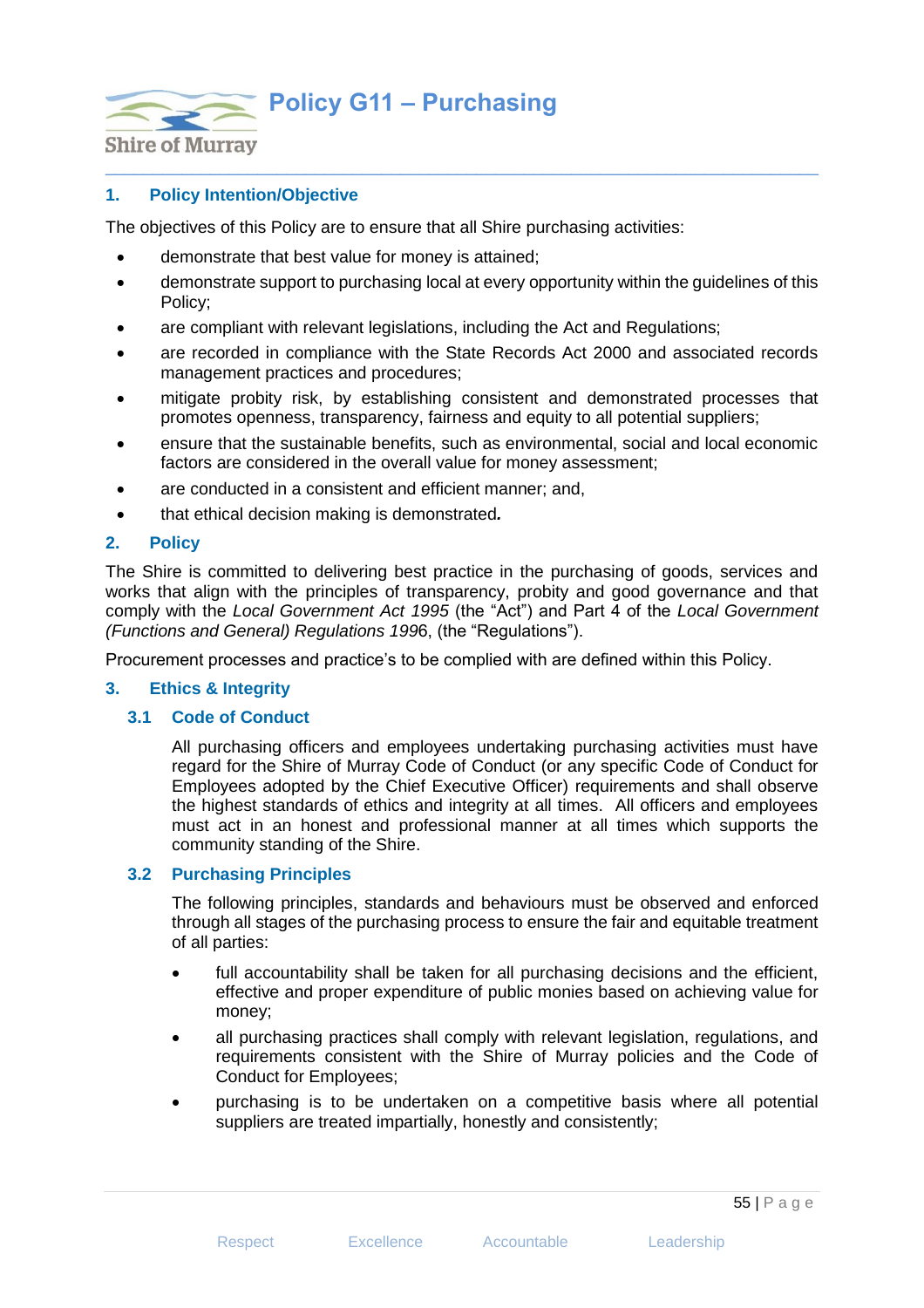- all processes, evaluations and decisions shall be transparent, free from bias and fully documented in accordance with applicable policies and procedures, audit requirements and relevant legislation;
- any actual or perceived conflicts of interest are to be identified, disclosed and appropriately managed; and
- any information provided by a supplier shall be treated as commercial-inconfidence and should not be released unless authorised by the supplier or relevant legislation.

### **4. Value for Money**

### **4.1 Overview**

Value for money is determined when the consideration of price, risk and qualitative factors that are assessed to determine the most advantageous outcome to be achieved.

As such, purchasing decisions must be made with greater consideration than obtaining the lowest price, but also to incorporate qualitative and risk factors into the decision making process.

### **4.2 Application**

An assessment of the best value for money outcome for any purchasing process should consider:

- all relevant total costs of ownership and benefits including transaction costs associated with acquisition, delivery, distribution, as well as other costs such as but not limited to holding costs, consumables, deployment, maintenance and disposal;
- the technical merits of the goods or services being offered in terms of compliance with specifications, contractual terms and conditions and any relevant methods of assuring quality, including but not limited to an assessment of levels and currency of compliances, value adds offered, warranties, guarantees, repair and replacement policies, ease of inspection, ease of after sales service, ease of communications etc.
- financial viability and capacity to supply without risk of default (competency of the prospective suppliers in terms of managerial and technical capabilities and compliance history);
- a strong element of competition in the allocation of orders or the awarding of contracts. This is achieved by obtaining a sufficient number of competitive quotations wherever practicable;
- the safety requirements associated with both the product design and specification offered by suppliers and the evaluation of risk when considering purchasing goods and services from suppliers;
- purchasing of goods and services from suppliers that demonstrate sustainable benefits and good corporate social responsibility; and
- providing opportunities for businesses within the Shire's boundaries to be given the opportunity to quote for providing goods and services wherever possible.

## **5. Purchasing Requirements**

## **5.1 Legislative / Regulatory Requirements**

The requirements that must be complied with, including purchasing thresholds and processes, are prescribed within the Act, Regulations, this Policy and associated purchasing procedures in effect.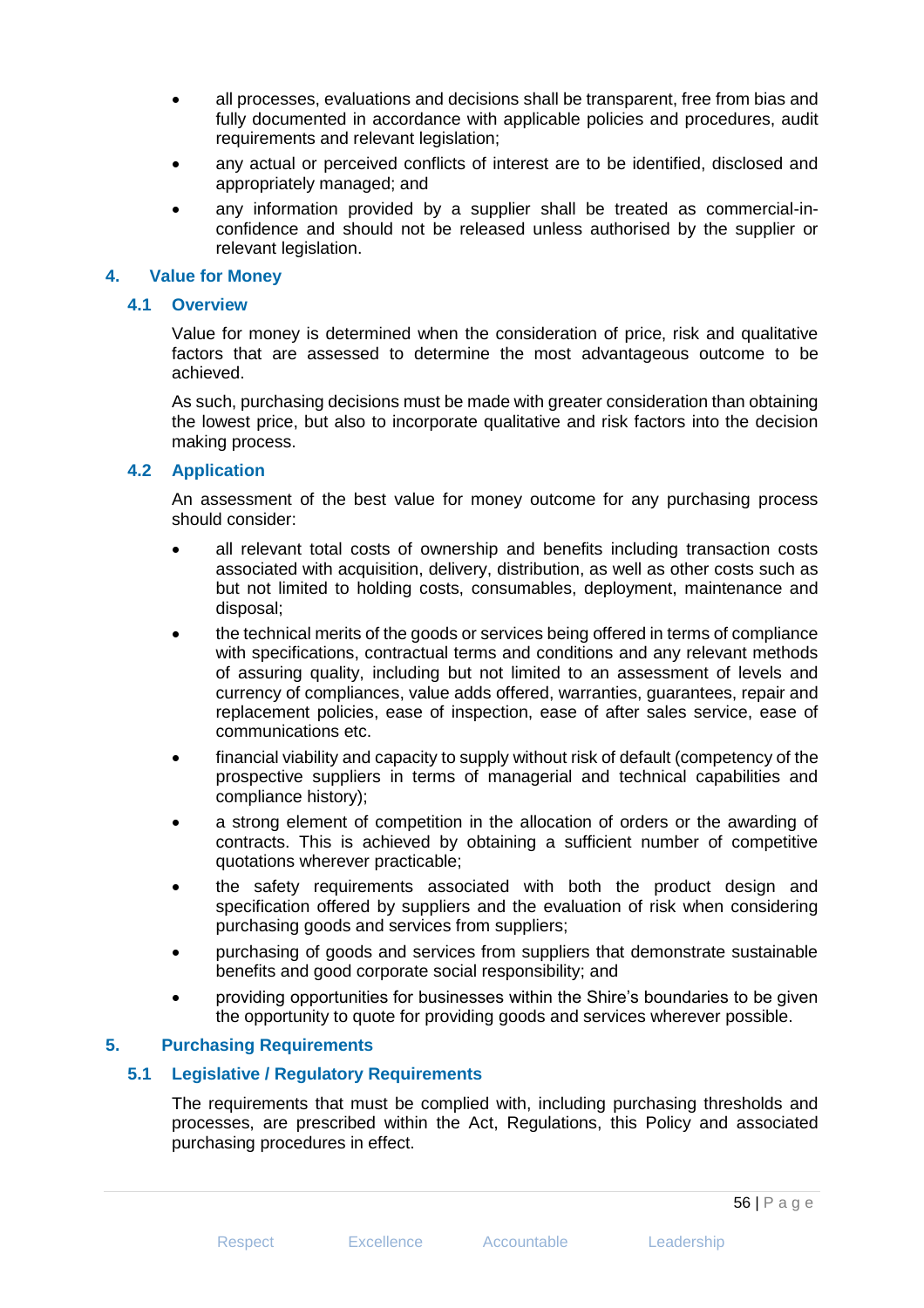## **5.2 Purchasing Generally**

Purchasing that is \$250,000 or below in total value (excluding GST) must be in accordance with the purchasing requirements under the relevant threshold as defined under section 5.5 of this Purchasing Policy.

Purchasing that exceeds \$250,000 in total value (excluding GST) must be put to public Tender unless it is determined that a regulatory Tender exemption in the Act or Regulations is provided, or as stated in this Policy.

## **5.3 Purchasing Value Definition**

Determining purchasing value is to be based on the following considerations:

- 1. Exclusive of Goods and Services Tax (GST);
- 2. The actual or expected value of a contract over the full contract period, including all options to extend; or the extent to which it could be reasonably expected that the Shire will continue to purchase a particular category of goods, services or works and what total value is or could be reasonably expected to be purchased. A best practice suggestion is that if a purchasing threshold is reached within three years for a particular category of goods, services or works, then the purchasing requirement under the relevant threshold (including the tender threshold) must apply.
- 3. Must incorporate any variation to the scope of the purchase and be limited to a 10% tolerance of the original purchasing value.

# **5.4 Purchasing from Existing Contracts**

Where the Shire has an existing contract in place, it must ensure that goods and services required are purchased under these contracts to the extent that the scope of the contract allows. When planning the purchase, the Shire must consult its Record Management System in the first instance before seeking to obtain quotes and tenders on its own accord.

## **5.5 Purchasing Thresholds**

The table below prescribes the purchasing process that approved purchasing officers must follow, based on the purchase value:

| <b>Purchase</b><br><b>Value</b><br><b>Threshold</b> | <b>Purchasing Requirement</b>                                                                                                                                                                                                                                                                                                                                                                                                                               |  |
|-----------------------------------------------------|-------------------------------------------------------------------------------------------------------------------------------------------------------------------------------------------------------------------------------------------------------------------------------------------------------------------------------------------------------------------------------------------------------------------------------------------------------------|--|
| Up to<br>\$5,000                                    | Quotations are not required for purchases in this category. Officers<br>are required to adhere to the overarching principles of policy<br>objectives.                                                                                                                                                                                                                                                                                                       |  |
| Over \$5,000<br>and up to<br>\$50,000               | Seek at least two written quotations from suppliers following a brief<br>outlining the specified requirements, rom:<br>1. the open market, supporting buy local, where possible and<br>practicable;<br>2. the open market using the Shire's online procurement portal;<br>3. an existing panel of pre-qualified suppliers administered by the<br>Shire; or<br>4. a pre-qualified supplier on the WALGA Preferred Supply<br>Program or State Government CUA. |  |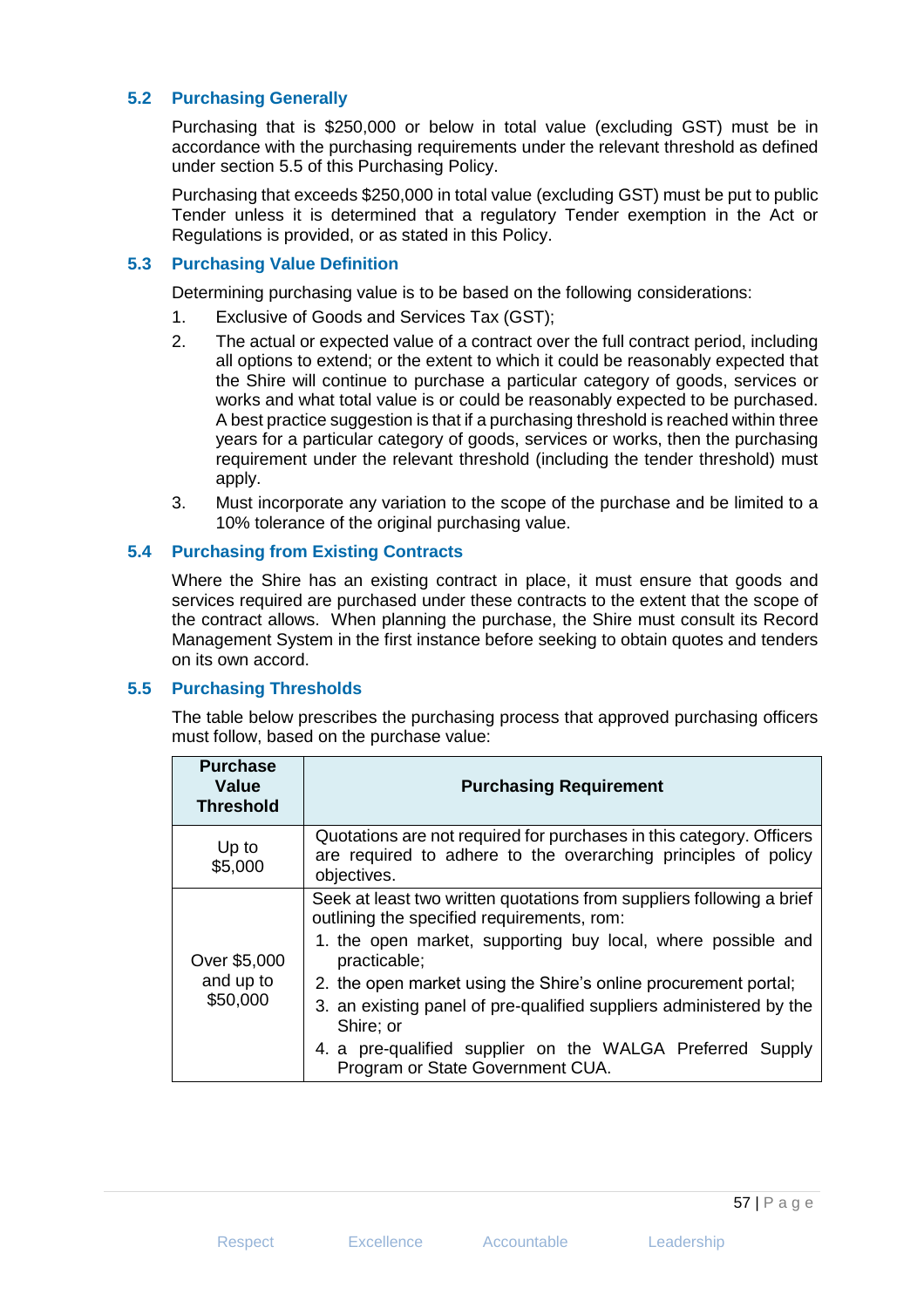| Over \$50,000<br>and up to<br>\$250,000 | Seek at least three written quotations (with adequate consideration<br>supporting buy local) from suppliers by formal invitation under a<br>Request for Quotation, containing price and detailed specification<br>of goods and services required. The procurement decision is to be<br>based on pre-determined evaluation criteria that assesses all value<br>for money considerations in accordance with the definition stated<br>within this Policy.<br>Quotations within this threshold are to be sourced as follows, with<br>the order of preference being from:<br>the open market generally;<br>1.<br>2.<br>the open market using the Shire's online procurement portal;<br>3.<br>an existing panel of pre-qualified suppliers administered by<br>the Shire; or<br>a pre-qualified supplier on the WALGA Preferred Supply<br>4.<br>Program, or State Government CUA; or<br>Requests for quotation from a pre-qualified panel of suppliers<br>(whether administered by the Shire through the WALGA preferred<br>supply program or State Government (CUA) are not required to be<br>invited using a Request for Quotation form, however at least three |  |  |  |
|-----------------------------------------|------------------------------------------------------------------------------------------------------------------------------------------------------------------------------------------------------------------------------------------------------------------------------------------------------------------------------------------------------------------------------------------------------------------------------------------------------------------------------------------------------------------------------------------------------------------------------------------------------------------------------------------------------------------------------------------------------------------------------------------------------------------------------------------------------------------------------------------------------------------------------------------------------------------------------------------------------------------------------------------------------------------------------------------------------------------------------------------------------------------------------------------------------------|--|--|--|
|                                         | written quotes are still required to be obtained.                                                                                                                                                                                                                                                                                                                                                                                                                                                                                                                                                                                                                                                                                                                                                                                                                                                                                                                                                                                                                                                                                                          |  |  |  |
| Over \$250,000                          | Where the purchasing requirement is not suitable to be met through<br>a panel of pre-qualified suppliers, or any other tender-exempt<br>arrangements as listed in this Policy, conduct a public Request for<br>Tender process in accordance with Part 4 of the Local Government<br>(Functions and General) Regulations 1996, this policy and the<br>Shire's tender procedures. The procurement decision is to be<br>based on pre-determined evaluation criteria (as determined by the<br>Chief Executive Officer under Delegated Authority or by Council<br>where a Delegation does not apply) that assesses all value for<br>money considerations in accordance with the definition stated<br>within this Policy.                                                                                                                                                                                                                                                                                                                                                                                                                                         |  |  |  |

## **5.6 Determination of Approved Purchasing Officers / Processes and Procedures**

The Chief Executive Officer is responsible for determining the employees permitted to procure goods and services under this Policy and for determining associated expenditure approval levels and the associated processes and procedures.

### **5.7 Tendering Exemptions**

An exemption to publicly invite tenders may apply in the following instances:

- the purchase is obtained from a pre-qualified supplier under the WALGA Preferred Supply Program or State Government Common Use Arrangement (CUA).
- the purchase is from a Regional Local Government or another Local Government;
- the purchase is acquired from a person registered on the WA Aboriginal Business Directory, as published by the Small Business Development Corporation, where the consideration under contract is worth \$250,000 or less and represents value for money;
- the purchase is acquired from an Australian Disability Enterprise and represents value for money;
- the purchase is from a pre-qualified supplier under a Panel established; in accordance with the Act and Regulations; and,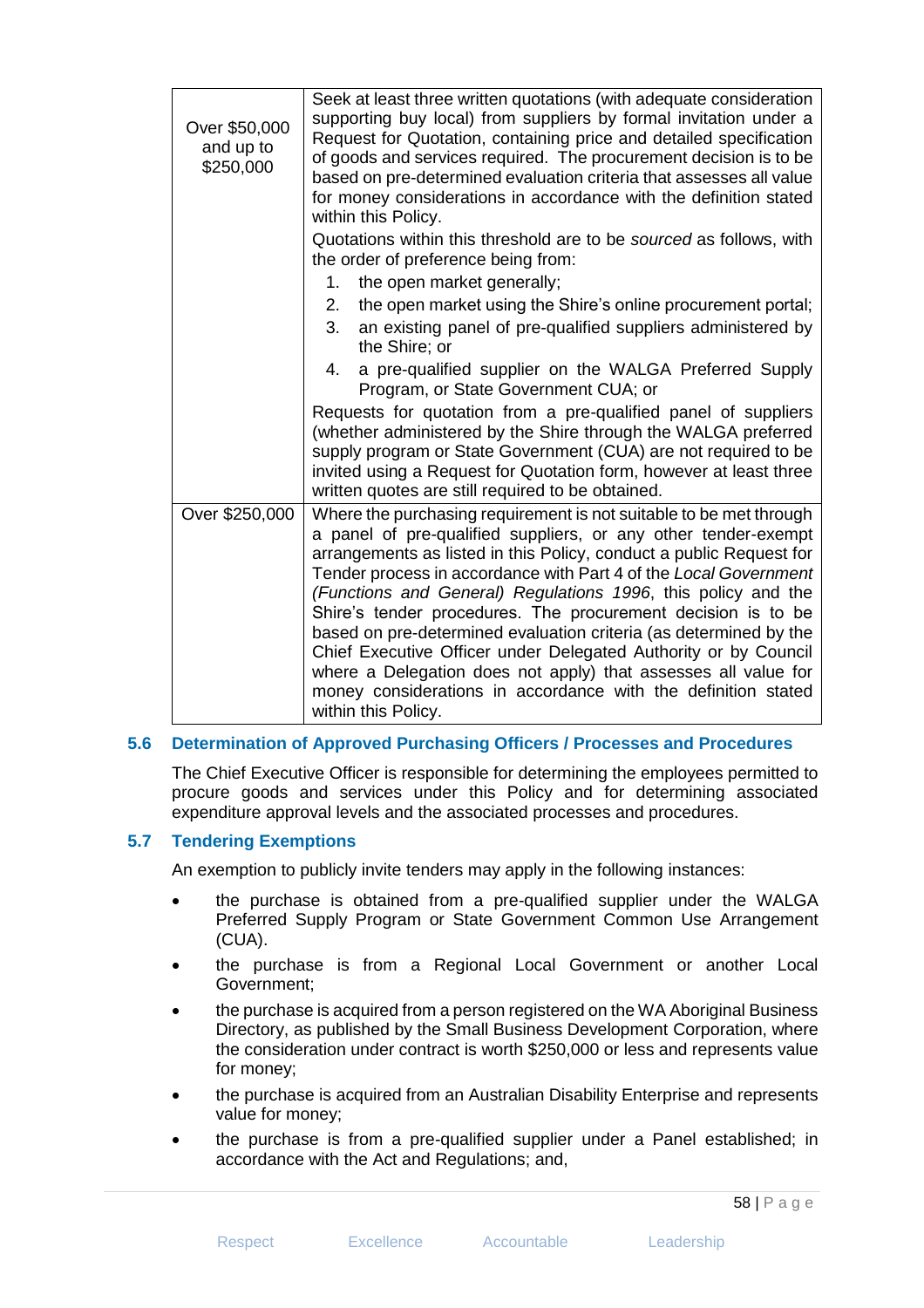any of the other exclusions under Regulation 11 of the Regulations apply.

## **5.8 Inviting Tenders under the Tender Threshold (\$250,000 or Less)**

Where considered appropriate and beneficial, the Chief Executive Officer may consider publicly advertising Tenders in lieu of undertaking a Request for Quotation for purchases under the tender threshold. This decision should be made after considering the benefits of this approach in comparison with the costs, risks, timeliness and compliance requirements and also whether the purchasing requirement can be met through the WALGA Preferred Supply Program or State Government CUA.

If a decision is made to undertake a public Tender for contracts expected to be \$250,000 or less in value, the Shire's tendering procedures must be followed in full.

### **5.9 Sole Source of Supply**

Where the purchasing requirement is over the value of \$5,000 and of a unique nature that can only be supplied from one supplier, the purchase is permitted without undertaking a tender or quotation process. This is only permitted in circumstances where the Shire is satisfied and can evidence that there is only one source of supply for those goods, services or works. The Shire must use its best endeavours to determine if the sole source of supply is genuine by exploring if there are any alternative sources of supply. Once determined, the justification must be endorsed by the relevant Director, prior to a contract being entered into.

From time to time, expression of interest may be publicly invited to effectively determine that one sole source of supply still genuinely exists.

### **5.10 Anti-Avoidance**

The Shire shall not enter into two or more contracts or create multiple purchase order transactions of a similar nature for the purpose of "splitting" the value of the purchase or contract to take the value of the consideration of the purchase below a particular purchasing threshold, particularly in relation to Tenders and to avoid the need to call a public Tender.

### **5.11 Emergency Purchases**

An emergency purchase is defined as an unanticipated and unbudgeted purchase which is required in response to an emergency situation as provided for in the Act.

In such instances, quotes and tenders are not required to be obtained prior to the purchase being undertaken and purchases in these circumstances are to be facilitated by the Chief Executive Officer or the appointed Local Recovery Coordinator.

An emergency purchase does not relate to purchases not planned for due to time constraints. Every effort must be made to anticipate purchases in advance and to allow sufficient time to obtain quotes and tenders, whichever may apply.

### **6. Records Management**

Records of all purchasing activity must be retained in compliance with the *State Records Act 2000 (WA)*, the Shire of Murray Records Management Policy and associated procedures and procurement practices.

For each procurement activity, such documents may include:

- The procurement initiation document such as a procurement business case which justifies the need for a contract to be created (where applicable);
- Procurement Planning and approval documentation which describes how the procurement is to be undertaken to create and manage the contract;
- Request for Quotation/Tender documentation;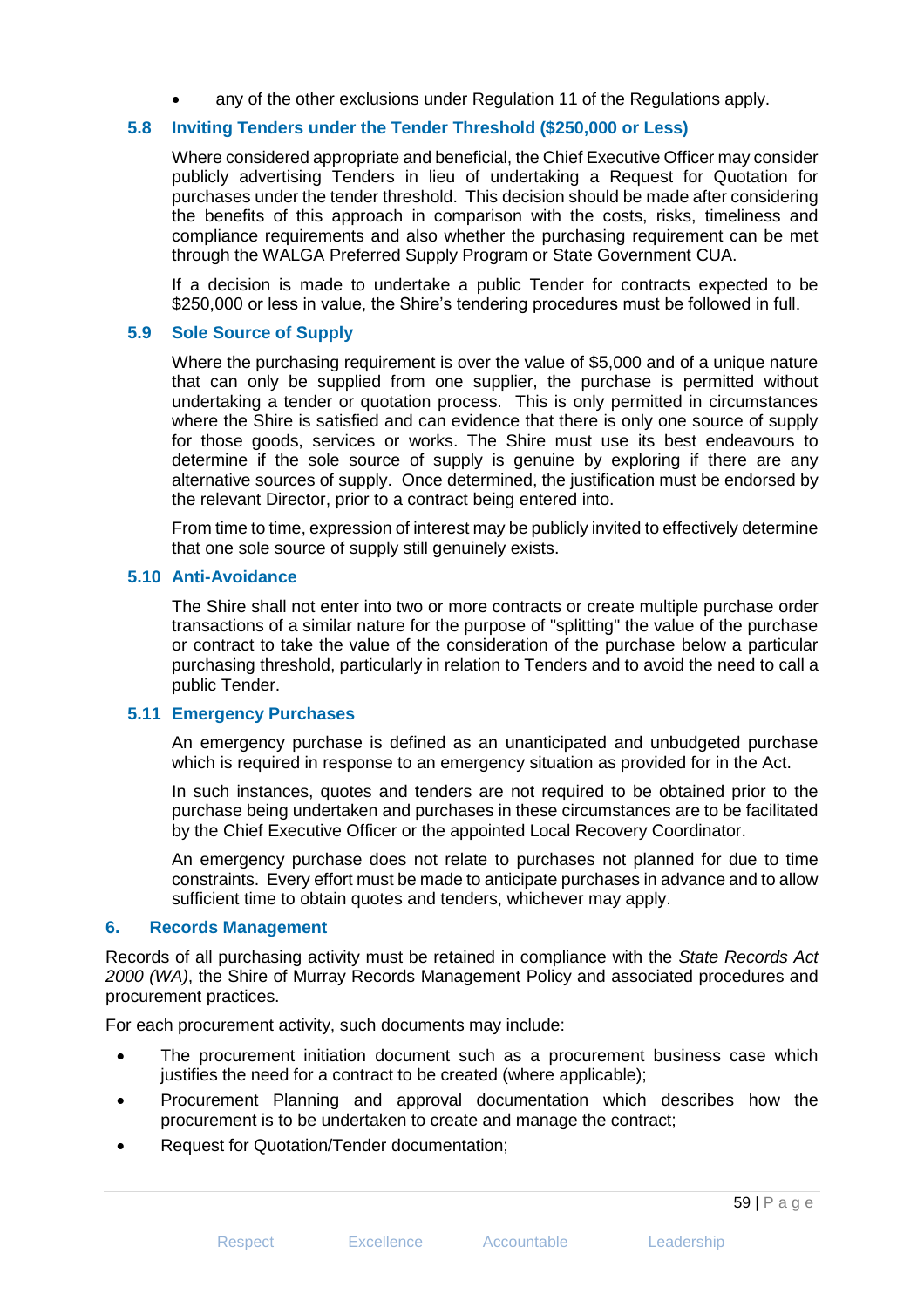- Copy of public advertisement inviting tenders, or the notice of private invitation (whichever is applicable);
- Copies of quotes/tenders received;
- Evaluation documentation, including individual evaluators note and clarifications sought;
- Negotiation documents such as negotiation plans and negotiation logs;
- Approval of award documentation;
- All correspondence to respondents notifying of the outcome to award a contract;
- Contract Management Plans which describes how the contract will be managed; and
- Copies of contract(s) with supplier(s) formed from the procurement process.

## **7. Sustainable Procurement and Corporate Social Responsibility**

The Shire is committed to supporting suppliers that demonstrate sustainable business practices and high levels of corporate social responsibility (CSR). Where appropriate and practicable purchasing officers shall endeavour to consider suppliers demonstrating that they minimise environmental and negative social impacts and embrace CSR. CSR considerations must be balanced against this policy's intentions and objectives.

# **8. Buy Local Policy (Excluding Tenders)**

As much as practicable, the Shire must:

- where appropriate, consider buying practices, procedures and specifications that do not unfairly disadvantage local businesses;
- consider indirect benefits that have flow on benefits for local suppliers (i.e. servicing and support);
- ensure that procurement planning addresses local business capability and local content;
- explore the capability of local businesses to meet requirements and ensure that Requests for Quotation and Tenders are designed to accommodate the capabilities of local businesses;
- avoid bias in the design and specifications for Requests for Quotation and Tenders all Requests must be structured to encourage local businesses to bid; and
- provide adequate and consistent information to potential suppliers.

To this extent and for the purposes of supporting buying local, as a demonstrated benefit or contribution to the local economy, suppliers based within the boundaries of the Shire of Murray, for at least six (6) months prior to a Request for Quotation being sought are afforded the following a buy local price preference, for the purposes of assessment –

- 15% for purchases up to \$100,000 (ex GST).
- A flat \$15,000 for all purchases between \$100,000 and \$150,000 (ex GST) during a State of Emergency declaration as defined in the *Emergency Management Act 2005*, section 3.
- A flat \$20,000 for all purchases between \$150,001 and \$250,000, (ex GST) during a State of Emergency declaration as defined in the *Emergency Management Act 2005*, section 3.

A regional price preference in accordance with Policy F1 is afforded for procurement by way of Tender.

## **9. Purchasing from Disability Enterprises**

Pursuant to Part 4 of the Local Government (Functions and General) Regulations 1996, the Shire is not required to publicly invite tenders if the goods or services are to be supplied from an Australian Disability Enterprise, as registered on [www.ade.org.au.](http://www.ade.org.au/) This is contingent on the demonstration of value for money.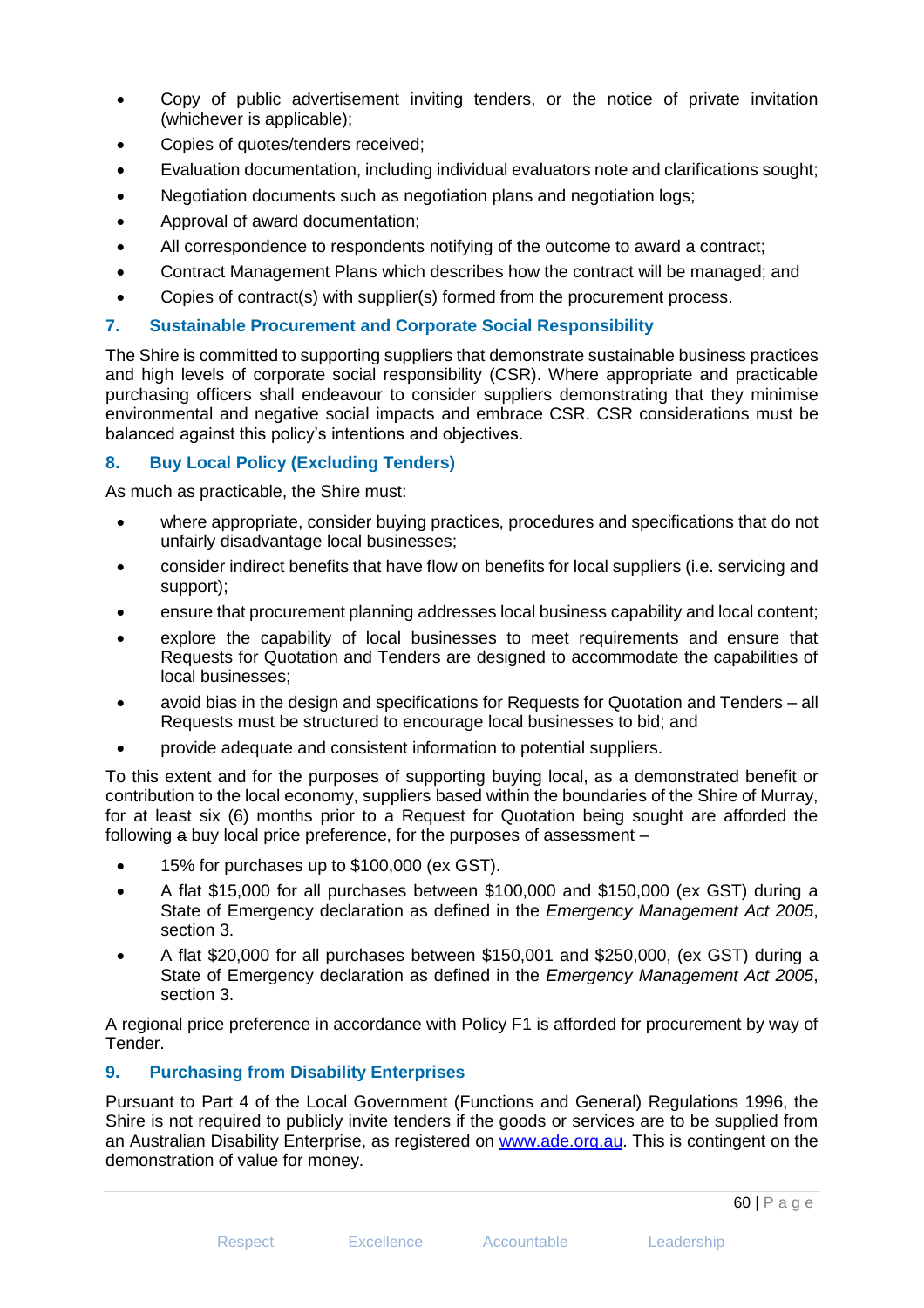Where possible and practicable, Australian Disability Enterprises are to be invited to quote for supplying goods and services under the tender threshold. A qualitative weighting for assessment purposes, as outlined in section 8 is to be afforded for the purposes of quotes and tenders to provide advantages to Australian Disability Enterprises.

# **10. Purchasing from Aboriginal Businesses**

Pursuant to Part 4 of the Local Government (Functions and General) Regulations 1996, the Shire is not required to publicly invite tenders if the goods or services are to be supplied from a person registered on the Aboriginal Business Directory published by the Small Business Development Corporation on [www.abdwa.com.au,](http://www.abdwa.com.au/) where the expected consideration under contract is worth \$250,000 or less. This is contingent on the demonstration of value for money.

Where possible and practicable, Aboriginal businesses are to be invited to quote for supplying goods and services under the tender threshold. A qualitative weighting for assessment purposes, as outlined in section 8 is to be afforded for the purposes of quotes and tenders to provide advantages to Aboriginal owned businesses, or businesses that demonstrate a high level of aboriginal employment.

## **11. Pre-Qualified Suppliers**

To further support effective procurement in accordance with this Policy, Council or the Chief Executive Officer may under Delegated Authority approve the creation of a Panel of Prequalified Suppliers (Panel) under Regulation 24AC of the *Local Government (Functions and General) Regulations 1996*.

The following factors are to apply if a Panel is to be created:

- A determination is to be made that a range of similar goods and services are required to be purchased on a continuing and regular basis;
- there are numerous potential suppliers in the local and regional procurement-related market sector(s) that satisfy the test of 'value for money';
- the purchasing activity under the intended Panel is assessed as being of a low to medium risk;
- the Panel will streamline and will improve procurement processes; and
- a capability and capacity exists to establish, manage the risks and achieve the benefits expected of the proposed Panel.

## **11.1 Establishing a Panel**

Should it be determined that a Panel would be beneficial to be created, it must be created in accordance with Part 4, Division 3 the *Local Government (Functions and General) Regulations 1996.*

- Panels may be established for one supply requirement, or a number of similar supply requirements under defined categories within the Panel.
- Panels may be established for a minimum of two (2) years and for a maximum length of time formally determined.
- Evaluation criteria must be determined and communicated in the application process by which applications will be assessed and accepted.
- Where a Panel is to be established at least three (3) suppliers to each category will endeavoured to be appointed, on the basis that best value for money is demonstrated. Where less than three (3) suppliers are appointed to each category within the Panel, a category is not to be established.
- In each invitation to apply to become a pre-qualified supplier (through a procurement process advertised through a state-wide notice), a clear statement is to be provided to indicate the expected number of suppliers to put on the panel.
- Should a Panel member leave the Panel, they may be replaced by the next ranked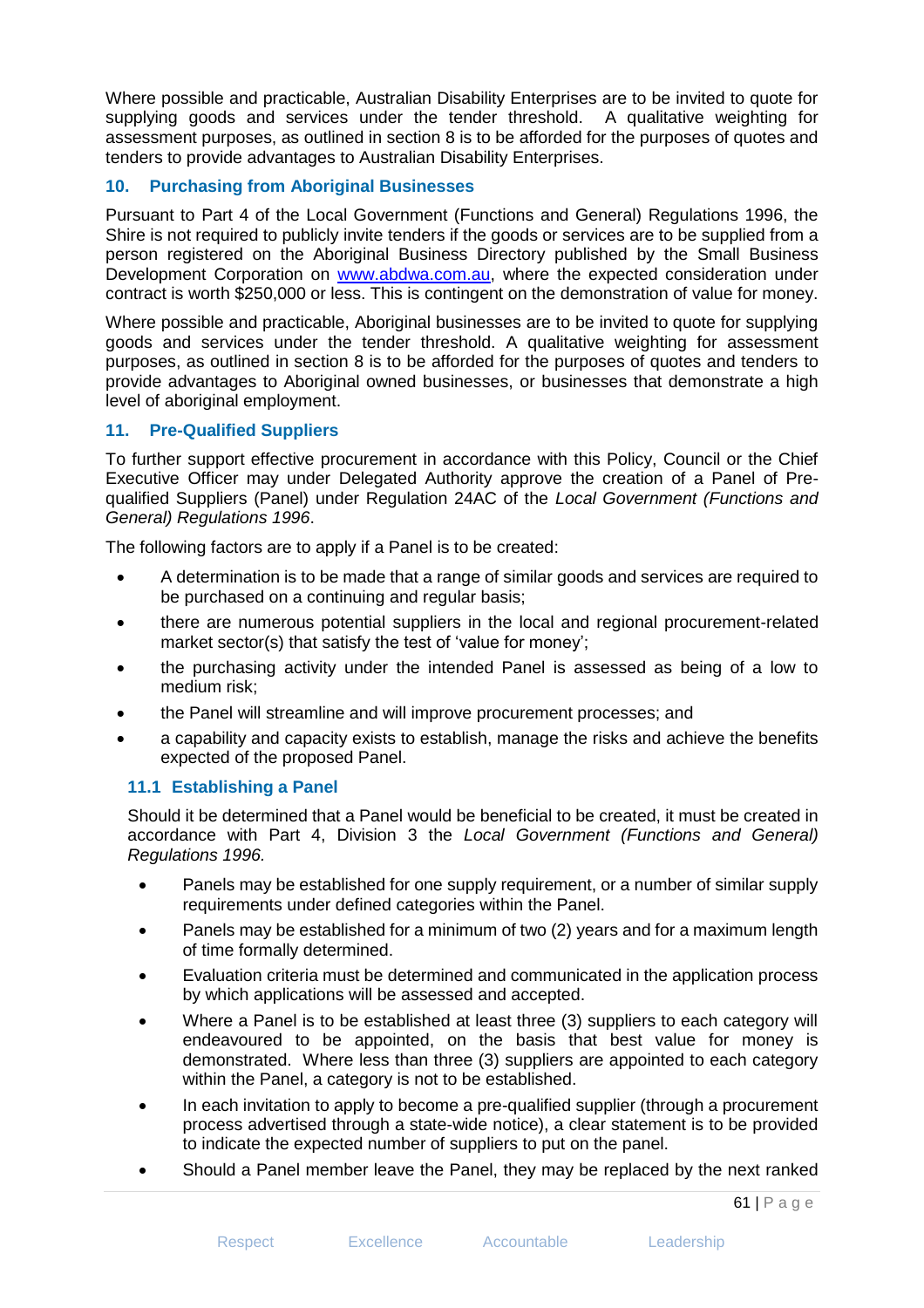Panel member determined in the value for money assessment should the supplier agree to do so, with this intention to be disclosed in the detailed information set out under Regulation 24AD(5)(d) and (e) when establishing the Panel.

## **11.2 Distributing Work amongst Panel Members**

To satisfy Regulation 24AD(5) of the Regulations, when establishing a Panel of pre-qualified suppliers, the detailed information associated with each invitation to apply to join the Panel must either prescribe whether it is intended to:

- Obtain quotations from each pre-qualified supplier on the Panel with respect to all purchases, in accordance with Clause 11.3; or
- Purchase goods and services exclusively from any pre-qualified supplier appointed to that Panel, and under what circumstances; or,
- Develop a ranking system for selection to the Panel, with work awarded in accordance with Clause 11.2(b).

In considering the distribution of work among Panel members, the detailed information must also prescribe whether:

- a) each Panel member will have the opportunity to bid for each item of work under the Panel, with pre-determined evaluation criteria forming part of the invitation to quote to assess the suitability of the supplier for particular items of work. Contracts under the pre-qualified panel will be awarded on the basis of value for money in every instance; or
- b) work will be awarded on a ranked basis, which is to be stipulated in the detailed information set out under Regulation 24AD(5)(f) when establishing the Panel.

An invitation is to be sent to the highest ranked Panel member, who is to give written notice as to whether to accept the offer for the work to be undertaken. Should the offer be declined, an invitation to the next ranked Panel member is to be made and so forth until a Panel member accepts a Contract. Should the list of Panel members invited be exhausted with no Panel member accepting the offer to provide goods/services under the Panel, an invitation to suppliers that are not pre-qualified under the Panel, in accordance with the Purchasing Thresholds stated in section 5.5 of this Policy.

When a ranking system is established, the Panel must not operate for a period exceeding 12 months.

In every instance, a contract must not be formed with a pre-qualified supplier for an item of work beyond 12 months, which includes options to extend the contract.

# **11.3 Purchasing from the Panel**

The invitation to apply to be considered to join a panel of pre-qualified suppliers must state whether quotations are either to be invited to every member (within each category, if applicable) of the Panel for each purchasing requirement, whether a ranking system is to be established, or otherwise.

Each quotation process, including the invitation to quote, communications with panel members, quotations received, evaluation of quotes and notification of award communications must all be made through eQuotes, or any other electronic quotation facility.

## **11.4 Recordkeeping**

Records of all communications with Panel members, with respect to the quotation process and all subsequent purchases made through the Panel, must be kept.

For the creation of a Panel, this includes:

• The Procurement initiation document such as a procurement business case which justifies the need for a Panel to be created;